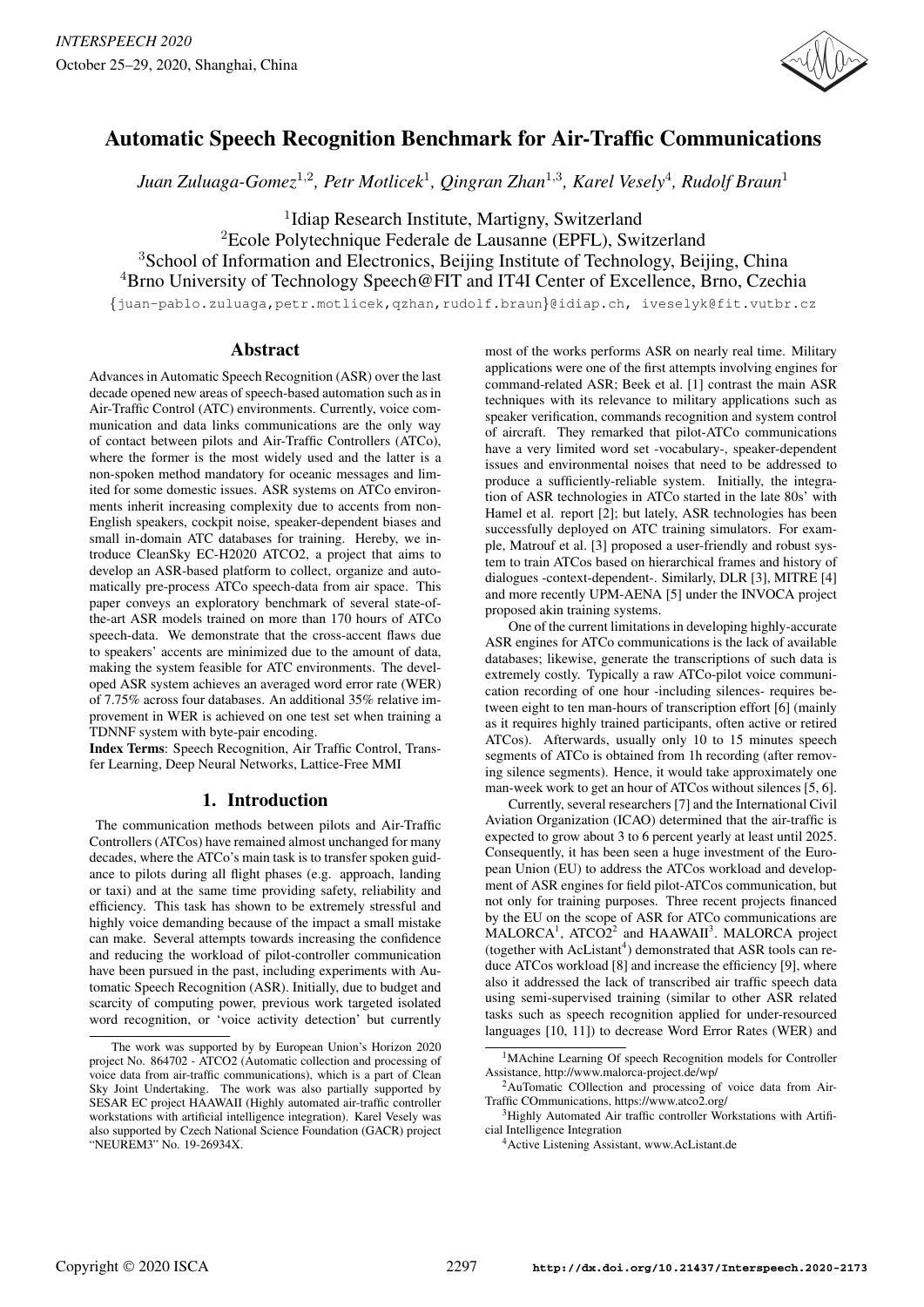command error rates [12, 13]. We set as baseline word error rates the results from [12, 13] for two proposed train/test sets. ATCO2 ongoing project aims at developing a unique platform to collect, organize and pre-process air-traffic speech data from air space available either directly through publicly accessible radio frequency channels (such as LiveATC [14]), or indirectly from ANSPs. One of the current challenges of ASR engines for ATCo communications is the changing ATCos accent and vocabularies across different airports; hence, ATCO2 will develop a robust methodology capable of minimize their impact on the system. In this work, we present the first results based on six ATC in-domain databases which, to the authors' knowledge, is the first time that such quantity of command-related databases (spanning more than 170 hours) have been used during the training phase. First, we explore transfer learning from a Deep Neural Network (DNN) system trained on an Out-Of-Domain (OOD) corpus, then we contrast the results with the state-of-the-art ASR chain recipes (from Kaldi's toolkit [15]) such as TDNNF and CNN+TDNNF. Secondly, given the high likelihood of Out-Of-Vocabulary (OOV) words due to the intrinsic changing behaviour of the air-space, we tested Byte-Pair Encoding (BPE) based system, which stands as a technique capable of recognise OOV words.

Even though obtaining a full ATCo-pilot communication system goes far beyond of only ASR tasks, we convey in this study a benchmark of experiments going from transfer learning (from an OOD corpus) and adaptation with partial or complete in-domain command-related databases to BPE algorithms and end-to-end TDNNF models. Additionally, this study does not plan to describe in detail intrinsic characteristics of the ATCos communication such as noise (e.g. cockpit noise), speaker's accent, ontology or transcription procedure; but rather, we show technical details and results about ASR in the ATM area. In Section 2 we define the corpus and data preparation used in the proposed benchmark experiments. Section 3 reviews the experimental setup such as lexicon, language and acoustic modelling. Then, Section 4 presents the main results. Finally, Section 5 concludes the paper and proposes the roadmap that ASR systems for ATCo communications should head.

## 2. Data Preparation

Diverse studies conclude that almost 80% of all pilot radio messages contain at least one error and 30% of the incidents are accounted by miss-communications (and up to 50% in the terminal manoeuvring area) [16]. Therefore, ASR stands as a adequate solution, which cannot afford to be trained and tested 'on-the-fly' in real operational environment, but it is required to build the best possible system before its deployment. With this intention, we use the state-of-the-art ASR engines that are based on deep neural networks like Time-Delay Neural Networks (TDNN) and Convolutional Neural Network (CNN). These models are known as 'data-hungry' algorithms; in fact, state-of-the-art ASR systems need to be trained on large amount of data to achieve and acceptable operational performance. Sadly, there is a lack of such databases in the ATM world. One of our main contribution is to solve this problem employing partly-in-domain or 'command-related' databases, which retain similar phraseology and structure.

### 2.1. Command-related databases

One concern that has delayed the development of a unified ASR framework for ATM globally –or at least at country level– is

Table 1: *Out-of-domain and command-related databases used for transfer-learning (pre-training) and adaptation of TDNNF and CNN+TDNNF models.*

| <b>Command-related databases</b> |              |                     |          |  |  |  |  |  |
|----------------------------------|--------------|---------------------|----------|--|--|--|--|--|
| <b>Database</b>                  | <b>Hours</b> | Accents             | Ref      |  |  |  |  |  |
| <b>MALORCA</b>                   | 13           | German and Czech    | [12, 13] |  |  |  |  |  |
| <b>LDC ATCC</b>                  | 72.5         | American English    | [18]     |  |  |  |  |  |
| <b>HIWIRE</b>                    | 28.3         | French, Greek,      | [19]     |  |  |  |  |  |
|                                  |              | Italian and Spanish |          |  |  |  |  |  |
| <b>ATCOSIM</b>                   | 10.67        | German, Swiss       | [20]     |  |  |  |  |  |
|                                  |              | German & French     |          |  |  |  |  |  |
| UWB ATCC                         | 20.6         | Czech               | [21]     |  |  |  |  |  |
| <b>AIRBUS</b>                    | 45           | French              | [22]     |  |  |  |  |  |
| <b>Out-of-domain databases</b>   |              |                     |          |  |  |  |  |  |
| Librispeech                      | 960          | Diverse English     | [23]     |  |  |  |  |  |
| Commonvoice                      | 500          | English subset      | [24]     |  |  |  |  |  |

the vast accent's variability between ATCos from non-English speaking countries. Often, ATCos working in the same country but at different airports may have different accents (e.g. Switzerland). There is also a large variability in dictionary used across airports, as different call-signs, commands, or parameters (e.g. waypoints) are present. Therefore, an un-adapted ASR system will provide significantly worse performance due to unseen accents, OOV words, different recording procedures, parameters or even ontology's variability across different air navigation service providers (ANSPs). Table 1 conveys six databases that posses close similarities to ATCo's speech data, accounting to nearly 180 hours (train and test sets). The phraseology and vocabularies are similar across the databases but the speakers' accent is domain-dependent. We also measured the impact of transfer learning of DNN models trained on out-ofdomain databases (i.e. Librispeech and Commonvoice, see Table 1) as part of the proposed benchmark. Another pilot-ATCos communication concern are the errors due to OOV words and phonetic di-similarities (e.g. "hold in position" and "holding position", or, "climb to two thousand" and "climb two two thousand"). Hence, the ICAO has created a standard phraseology to reduce these errors during the communications; Helmke et al. [17] propose a new ontology to transcribe these ATCo-pilots communications.

### 2.2. Out-of-domain databases

As part of the proposed benchmark, we measured the impact of transfer learning to address the lack of in-domain databases. The idea is to pre-train models with well-known out-of-domain databases such as Librispeech [23] (960 hours) and Commonvoice [24] (500 hours English subset) and then adapt the pretrained models using in-domain data. The final out-of-domain train set contains nearly 1500 hours of speech data (see Table 1).

### 2.3. Databases split

In order to measure the impact of amount of data, we merged six command-related databases in three training sets as shown in Table 2. In case of ATCOSIM, we split the database (by speakers) in a 80/20 ratio (i.e. we used 80% of data as train/validation and the remaining 20% as test set). In case of MALORCA database, it comprises two ATC approaches (collected from two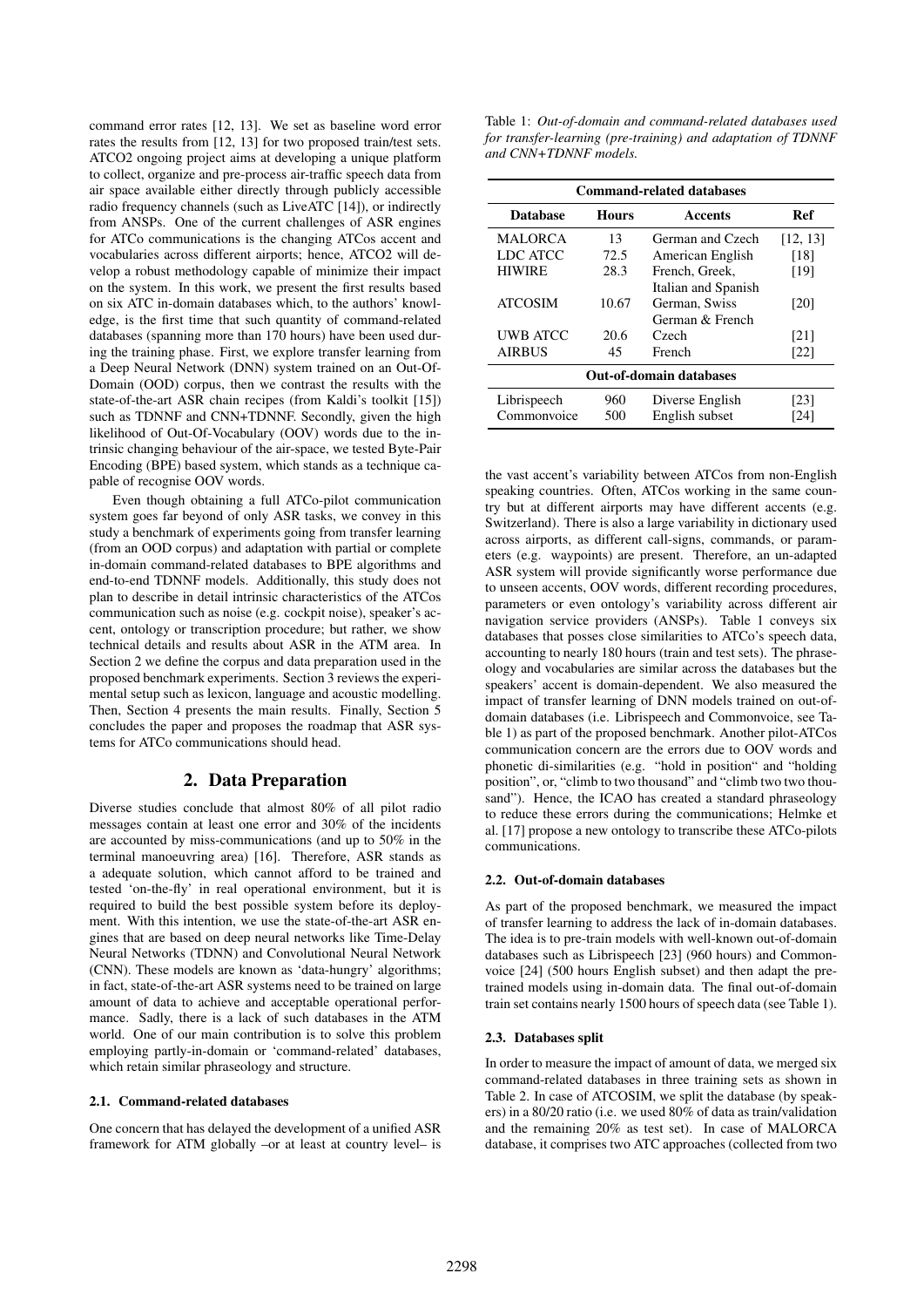Table 2: *ATC in-domain training and test sets.*

| <b>Train data-sets</b> |             |                                                           |  |  |  |  |
|------------------------|-------------|-----------------------------------------------------------|--|--|--|--|
| <b>Name</b>            | Hours       | <b>Description</b>                                        |  |  |  |  |
| Train1                 | 38.7        | Atcosim (train) + Malorca (Vi-<br>enna+Prague) + UWB ATCC |  |  |  |  |
| Train <sub>2</sub>     | 137.7       | $Airbus + ATCC$ USA $+$ Hiwire                            |  |  |  |  |
| $Tr1+Tr2$              | 176.4       | Train1 + Train2                                           |  |  |  |  |
| OOD set                | $\sim$ 1500 | Out-of-domain set: Librispeech                            |  |  |  |  |
|                        |             | + Commonvoice                                             |  |  |  |  |
| <b>Test data-sets</b>  |             |                                                           |  |  |  |  |
| Atcosim                | 2.5         | 20% of Atcosim train set                                  |  |  |  |  |
| Prague                 | 2.2.        | From Malorca set                                          |  |  |  |  |
| Vienna                 | 1.9         | From Malorca set                                          |  |  |  |  |
| Airbus                 | 1           | From Airbus set                                           |  |  |  |  |

ANSPs), Vienna and Prague. The remaining databases were collected, processed and released from different projects; we redirect the reader to their references. In fact, Airbus held in 2018 a challenge [22] related to ASR and callsign detection (CSD) of ATCos speech segments; Pellegrini et al. [25] convey the results of the top 5 teams. It is important to mention that we don't compare our results with theirs because the evaluation set (5 hours) was not released by Airbus; nevertheless, we created from the train data a test set of 350 utterances (1 hour of speech data). The proposed acoustic models are evaluated on four different test sets, where features such as ATCo accent, spoken commands, airport's origin and quantity of training data vary. There are no specific reasons behind the split methodology and the datasets sizes from Table 2.

## 3. Experimental Setup

## 3.1. Lexicon

The word-list for lexicon was assembled from the transcripts of all the ATCo audio databases (i.e. Tr1+Tr2, see Table 2) and from some other publicly available resources (i.e. lists with names of airlines, airports, ICAO alphabet, etc.). The pronunciations were synthesized with Phonetisaurus [26]. The G2P (grapheme-to-phoneme) model was trained on Librispeech lexicon, and we inherited its set of phonemes. Likewise, the 'spelled' acronyms were auto-detected, and we create their pronunciations separately.

#### 3.2. Language Modelling

We train N-gram language models using SRI-LM [27] on the transcripts of the training set Tr1+Tr2 (see Table 2). We use a tri-gram for the initial decoding and a four-gram model for rescoring. In our results (Table 3) 'LM-3' stands for the tri-gram and 'LM-4' for the four-gram model. We additionally trained a six-gram LM identified as 'LM-6', only for the BPE setup.

### 3.3. Experimental Setup

All experiments are conducted using the Kaldi speech recognition toolkit [15]. We report results on two state–of-the-art DNN-based acoustic architectures. We train Factorized TDNN or TDNNF [28] with ∼1500 hours of OOD speech (see Table 1) and then we adapt the resulting model with three ATC command-related data-sets (see Subsection 3.4). Afterwards,

we perform flat-start CNN+TDNNF training without any kind of transfer learning or adaptation; the idea behind this is to measure quantitatively whether the amount/accent of training data helps to reduce WERs. We use the standard chain LF-MMI based Kaldi's recipe for both architectures, which includes 3 fold speed perturbation and one third frame sub-sampling.

### 3.4. Conventional LF-MMI Training

Conventional LF-MMI training of TDNNF models still relies on a HMM-GMM model to build both the alignments and lattices needed during training. The HMM-GMM models are trained with only the out-of-domain databases i.e. Librispeech + Commonvoice. We followed the standard Kaldi's recipe which requires 100-dimensional i-vector features, 3-fold speed perturbation, and lattices for LF-MMI training supervision, obtained from the training sets. The TDNNF system trained on the outof-domain training set (∼1500 hours) is tagged as 'TDNNF-B'. To measure the impact of the amount of training data on performance in the target domain, we train once with and once without transfer learning on the three different ATC train sets presented in Table 2. Models trained with transfer learning have 'TF' in the name (e.g. TDNN-TF-B). The systems without transfer learning simply are denoted according to their architectures (i.e. TDNNF, CNN+TDNNF or TDNNF-BPE).

#### 3.5. Byte-Pair Encoding

As part of the benchmark experiments, we use Byte-Pair Encoding (BPE) [29] on the training transcripts to create a (subword) vocabulary to use for language and acoustic modeling. BPE is a compression algorithm which transforms whole words into 'units' of sub-strings, allowing the representation of an open vocabulary where new words can be easily introduced in the lexicons and LMs. There have been several studies using BPE for ASR systems [30, 31, 32], we believe there is an especially strong case for ATC communications, as it relies mostly on simple commands and call-signs, but at the same time contains a relatively high amount of foreign proper nouns, which could be missing in a word-based model. For BPE training we limited the number of merges (sub-words) to 2000. We used the original implementation from [29]. We use a character-based subword lexicon which means to get a pronunciation for a word we split the word up into its characters, and then use the most common characters instead of phones.

## 4. Results and Discussion

The results (Table 3) are split into four blocks. First, TDNNF-B is trained on an OOD set consisting of 1500 hours. This is our base model to perform transfer learning. Second, TDNNF-B model is adapted to the different ATC datasets (using TDNNF-B as initialization) i.e. Train1, Train2 and Tr1+Tr2. Third, we compare WERs for TDNNFs without transfer learning. Finally, we present results on a CNN+TDNNF chain model and TDNNF trained with BPE units. We kept the same hyper-parameters across all the experiments in order to make fair comparisons between models. The base model performs poorly on the ATC data. This is not surprising as Librispeech and Commonvoice are both read speech with mostly clear audio. The ATC data is more noisy, the speakers talk much quicker, and the accents are stronger. Despite the significant difference in domains, the pretraining still helps when the target dataset is not too large, as can be seen when comparing the first two rows of the TDNNF-TF-B and the TDNNF models in Table 3 (trained on Train1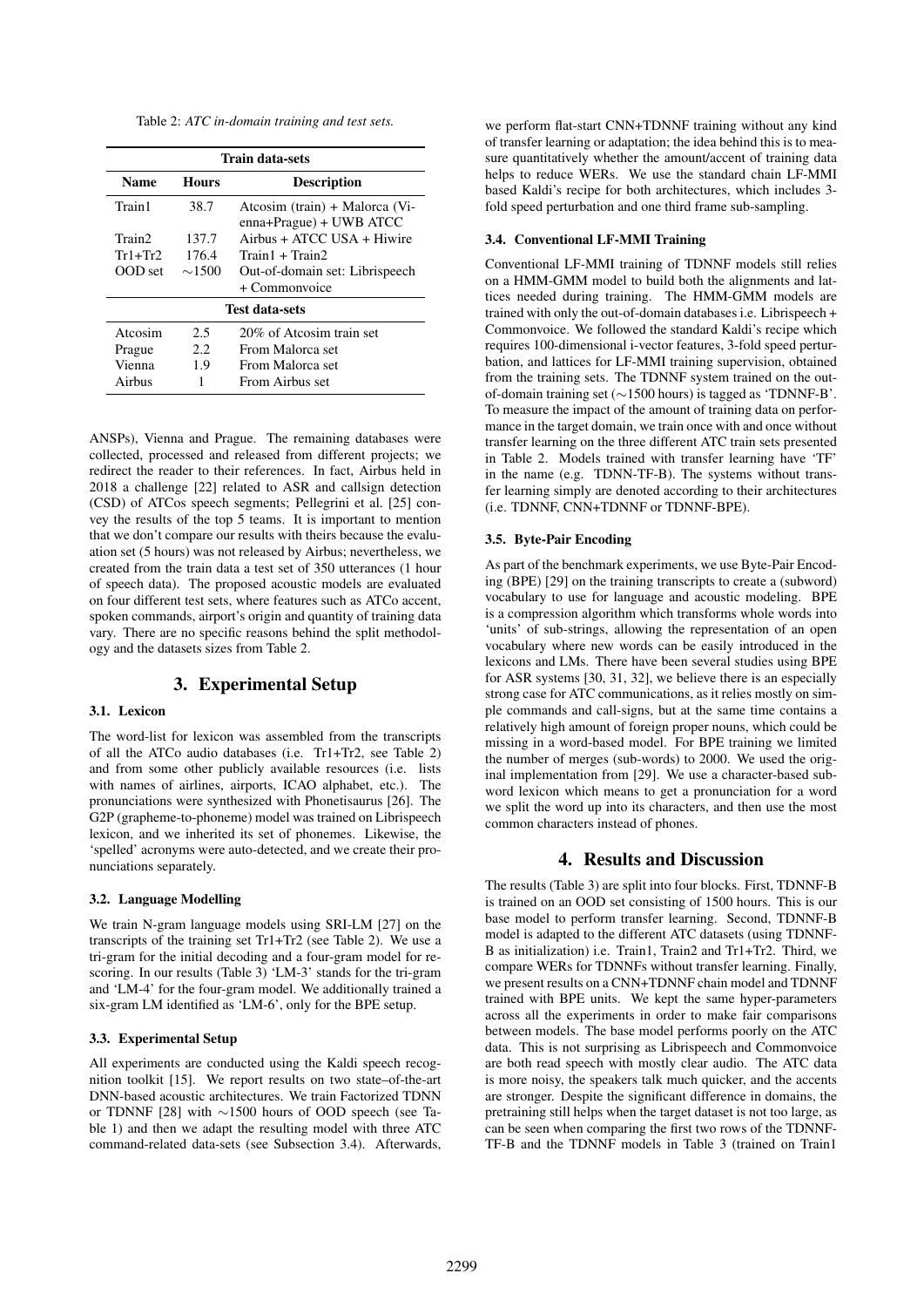Table 3: *DNN benchmarks with different training methodologies and amount of in-domain and out-of-domain training data. TDNNF-B is our proposed base model trained on Librispeech and Commonvoice. TDNNF-TF-B uses TDNNF-B for initialization (acting as transfer learned model) and then is adapted on the corresponding dataset seen in the table. TDNNF-BPE is a byte-pair encoding system based on 2k sub-word units and a 6-gram LM developed using Tr1+Tr2 train set. CNN+TDNNF is composed of six convolutional layers coupled with nine TDNNF layers at the top (trained on the displayed dataset on the same row).*

|                   |                  |               | Word Error Rates (WER) $% -$ (test sets) |        |               |        |               |        |                |        |
|-------------------|------------------|---------------|------------------------------------------|--------|---------------|--------|---------------|--------|----------------|--------|
| <b>System</b>     | <b>Train Set</b> | <b>Params</b> | <b>Vienna</b>                            |        | <b>Prague</b> |        | <b>Airbus</b> |        | <b>Atcosim</b> |        |
|                   |                  |               | $LM-3$                                   | $LM-4$ | $LM-3$        | $LM-4$ | $LM-3$        | $LM-4$ | $LM-3$         | $LM-4$ |
| <b>TDNNF-B</b>    | OOD set          | 23.1M         | 95.8                                     | 95.8   | 47.6          | 43.3   | 80.6          | 77.5   | 67.5           | 63.4   |
|                   | Train1           |               | 7.6                                      | 7.1    | 9.1           | 9.0    | 53.6          | 51.4   | 7.5            | 7.3    |
| <b>TDNNF-TF-B</b> | Train2           | 20.8M         | 30.2                                     | 26.2   | 19.3          | 17.8   | 14.9          | 14.6   | 23.9           | 20.5   |
|                   | $Tr1+Tr2$        |               | 7.5                                      | 6.9    | 8.6           | 8.4    | 15.2          | 14.7   | 5.9            | 6.0    |
|                   | Train1           |               | 8.1                                      | 7.5    | 8.9           | 8.7    | 67.8          | 66.7   | 8.5            | 8.1    |
| <b>TDNNF</b>      | Train2           | 20.8M         | 33.2                                     | 30.2   | 20.1          | 18.8   | 14.6          | 14.5   | 23.4           | 19.6   |
|                   | $Tr1+Tr2$        |               | 7.1                                      | 6.6    | 8.1           | 7.9    | 14.6          | 14.4   | 5.3            | 5.2    |
| CNN+TDNNF         | $Tr1+Tr2$        | 14.3M         | 7.1                                      | 6.7    | 8.1           | 7.9    | 15.1          | 14.7   | 5.0            | 5.1    |
|                   |                  |               | $LM-6$                                   |        | LM-6          |        | $LM-6$        |        | $LM-6$         |        |
| <b>TDNNF-BPE</b>  | $Tr1+Tr2$        | 20.8M         | 7.6                                      |        | 5.1           |        | 15.1          |        | 7.2            |        |

or Train2). Note the sometimes large differences in performance of the models trained on either Train1 or Train2 can be explained by whether the accent(s) in the test set were also present in the training set. Once the target domain dataset becomes large enough, we do not see the benefit of pretraining (see the last row of the TDNNF-TF-B and the TDNNF models). The last block of experiments provides a broader cover of different DNN architectures and techniques on our proposed ASR benchmark for ATC communications. There is no clear winner. The CNN+TDNNF system yielded a new baseline of 5% WER for Atcosim, showing a relative improvement on WERs of 16.7% and 3.9% when compared to TDNNF-TF-B and TDNNF. The best model for Vienna dataset was TDNNF trained on Tr1+Tr2 and scored with a 4-gram LM, whereas for Prague it was TDNNF with 6-gram and lexicon based on BPE. Compared to previous experiments on MALORCA [12, 13], our approach yields 29.8% and 37.9% relative WER improvement for Vienna and Prague.

We further investigated why the BPE model does significantly better on the Prague test set, and found that the difference in performance is entirely explained by reduced deletions (five times more deletions in TDNNF and CNN+TDNNF than TDNNF-BPE system). The word-based model is obviously not able to recognize OOV words, which is the primary reason for the deletion errors. The OOV rates on Prague, Vienna, Airbus and Atcosim test sets are 3.3%, 1.1%, 0.0% and 0.1%. This shows that the BPE system is capable of recognizing OOVs and thereby improving performance; although, it does come at a cost since the BPE models also perform significantly worse on some test sets. Further investigation is required to understand the differences in performance between word and subword (BPE) based systems. We noticed that the BPE based model performs better on foreign words (even when the wordbased model includes these words in its lexicon). We attributed it to the character-based lexicon system, which generalizes better to foreign languages which are not closely related to English. The Atcosim baseline WER is presented in [33], schiving 8.5% absolute WER when performing n-best list re-ranking using syntactic knowledge. In our case, we obtain first 63.4% WER with TDNNF-B and an improvement to 8.1% absolute

WER when training only on Train1 set. An additional 10% relative WER improvement can be obtained if employing transfer learning (i.e. TDNNF-TF-B + Train1), reaching 7.3% absolute WER. An additional 28% relative WER improvement is achieved when training TDNNF on Tr1+Tr2, which is a bigger train set. Finally, with the intention to explore different DNN architectures we were able to further reduce the absolute WER to 5.0% when using a CNN+TDNNF system trained on Tr1+Tr2, accounting to 3.8% relative improvement from TDNNF.

Finally, we are currently exploring new hybrid frameworks for acoustic modeling –of ATCo data– such as Pkwrap [34]. Pkwrap<sup>5</sup> is a simple wrapper that is useful to train acoustic models in PyTorch using Kaldi's LF-MMI training framework.

## 5. Conclusions

This work introduce state-of-the-art DNN architectures to the area of ASR for air-traffic communications. We tested several DNN architectures, amount of training data and transfer learning across the given experiments in order to reasonably compare their performance. To the author's knowledge, this is the first study employing six air-traffic command-related databases spanning more than 176 hours of speech data that are strongly related in both, phraseology and structure to ATCos-pilots communications, therefore dealing with the burden of lack of databases that many previous studies have quoted. Specifically, we have shown that using in-domain ATC databases, even if not from the same country/airport, the system is capable to yield a 29.8% and 37.9% relative WER improvement for Vienna and Prague approaches. Also, we reported new baselines for Vienna, Prague and Atcosim test sets. In general, our proposed ASR engine for ATCo speech achieves an averaged WER of 7.75% across four test sets with different accent; the given results suggest that systems trained on cross-accent data helps in the overall system's performance, rather than limiting the amount of data to single-accent datasets. Finally, one of the main outcomes of this research was the results on byte-pair encoding with Prague approach, reaching 5.0% WER. We advise that future research should further explore BPE units for ATC.

<sup>5</sup>https://github.com/idiap/pkwrap